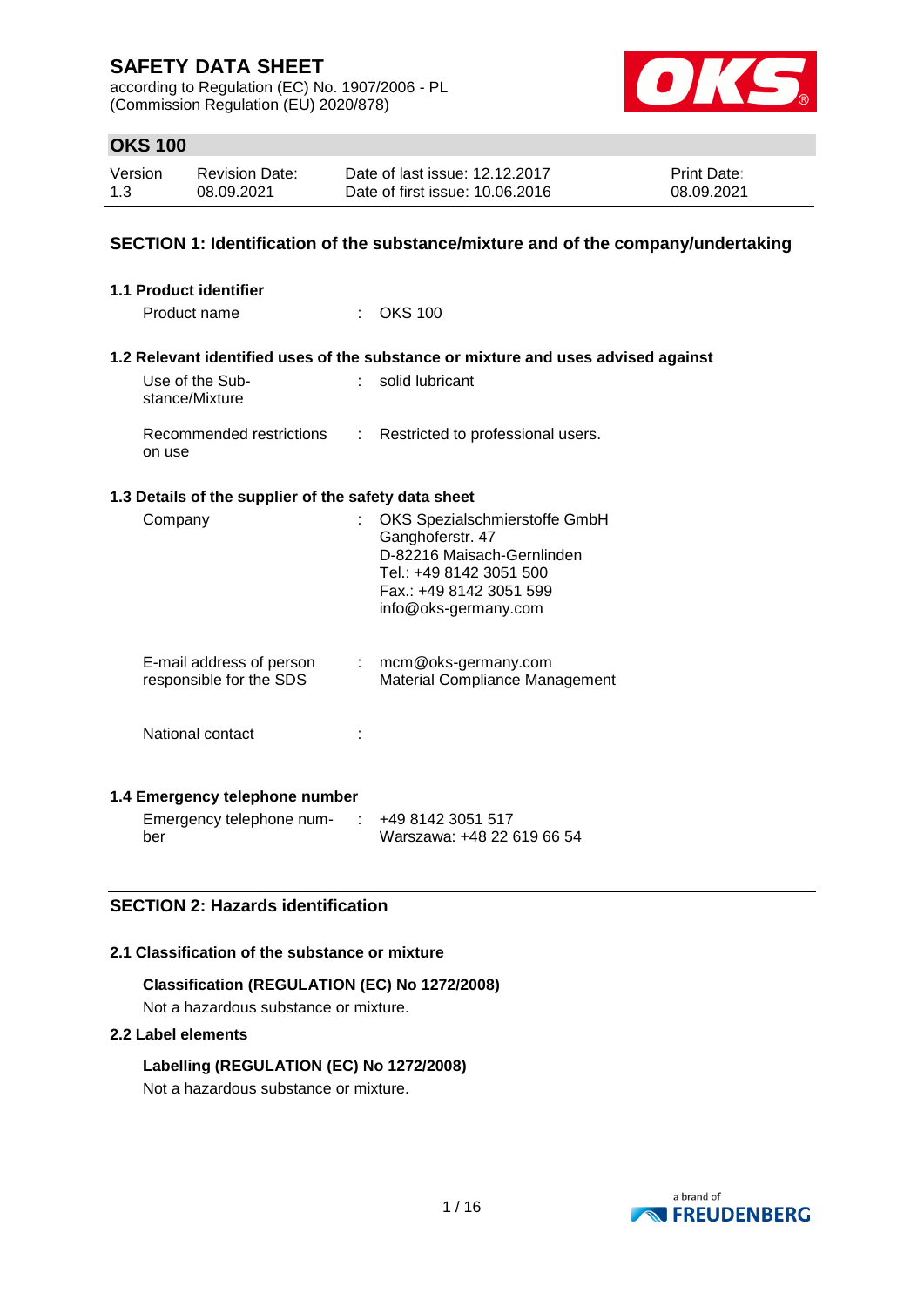according to Regulation (EC) No. 1907/2006 - PL (Commission Regulation (EU) 2020/878)



# **OKS 100**

| Version | <b>Revision Date:</b> | Date of last issue: 12.12.2017  | <b>Print Date:</b> |
|---------|-----------------------|---------------------------------|--------------------|
| 1.3     | 08.09.2021            | Date of first issue: 10.06.2016 | 08.09.2021         |

#### **2.3 Other hazards**

This substance/mixture contains no components considered to be either persistent, bioaccumulative and toxic (PBT), or very persistent and very bioaccumulative (vPvB) at levels of 0.1% or higher.

Ecological information: The substance/mixture does not contain components considered to have endocrine disrupting properties according to REACH Article 57(f) or Commission Delegated regulation (EU) 2017/2100 or Commission Regulation (EU) 2018/605 at levels of 0.1% or higher.

Toxicological information: The substance/mixture does not contain components considered to have endocrine disrupting properties according to REACH Article 57(f) or Commission Delegated regulation (EU) 2017/2100 or Commission Regulation (EU) 2018/605 at levels of 0.1% or higher.

## **SECTION 3: Composition/information on ingredients**

### **3.1 Substances**

Chemical nature : Molybdenum disulfide

#### **Components**

| Chemical name                                | CAS-No.                    | Classification | specific concen- | Concentration     |
|----------------------------------------------|----------------------------|----------------|------------------|-------------------|
|                                              | EC-No.                     |                | tration limit    | (% w/w)           |
|                                              |                            |                | M-Factor         |                   |
|                                              | Index-No.                  |                | <b>Notes</b>     |                   |
|                                              | <b>Registration number</b> |                | Acute toxicity   |                   |
|                                              |                            |                | estimate         |                   |
| Substances with a workplace exposure limit : |                            |                |                  |                   |
| molybdenum disul-                            | 1317-33-5                  | Not classified |                  | $>= 90 - 5 = 100$ |
| phide                                        | 215-263-9                  |                |                  |                   |
|                                              |                            |                |                  |                   |
|                                              |                            |                |                  |                   |
|                                              |                            |                |                  |                   |

### **SECTION 4: First aid measures**

### **4.1 Description of first aid measures**

| If inhaled              | Remove person to fresh air. If signs/symptoms continue, get<br>medical attention.<br>Keep patient warm and at rest.<br>If breathing is irregular or stopped, administer artificial respira-<br>tion. |
|-------------------------|------------------------------------------------------------------------------------------------------------------------------------------------------------------------------------------------------|
| In case of skin contact | Remove contaminated clothing. If irritation develops, get med-<br>ical attention.<br>In case of contact, immediately flush skin with plenty of water.                                                |

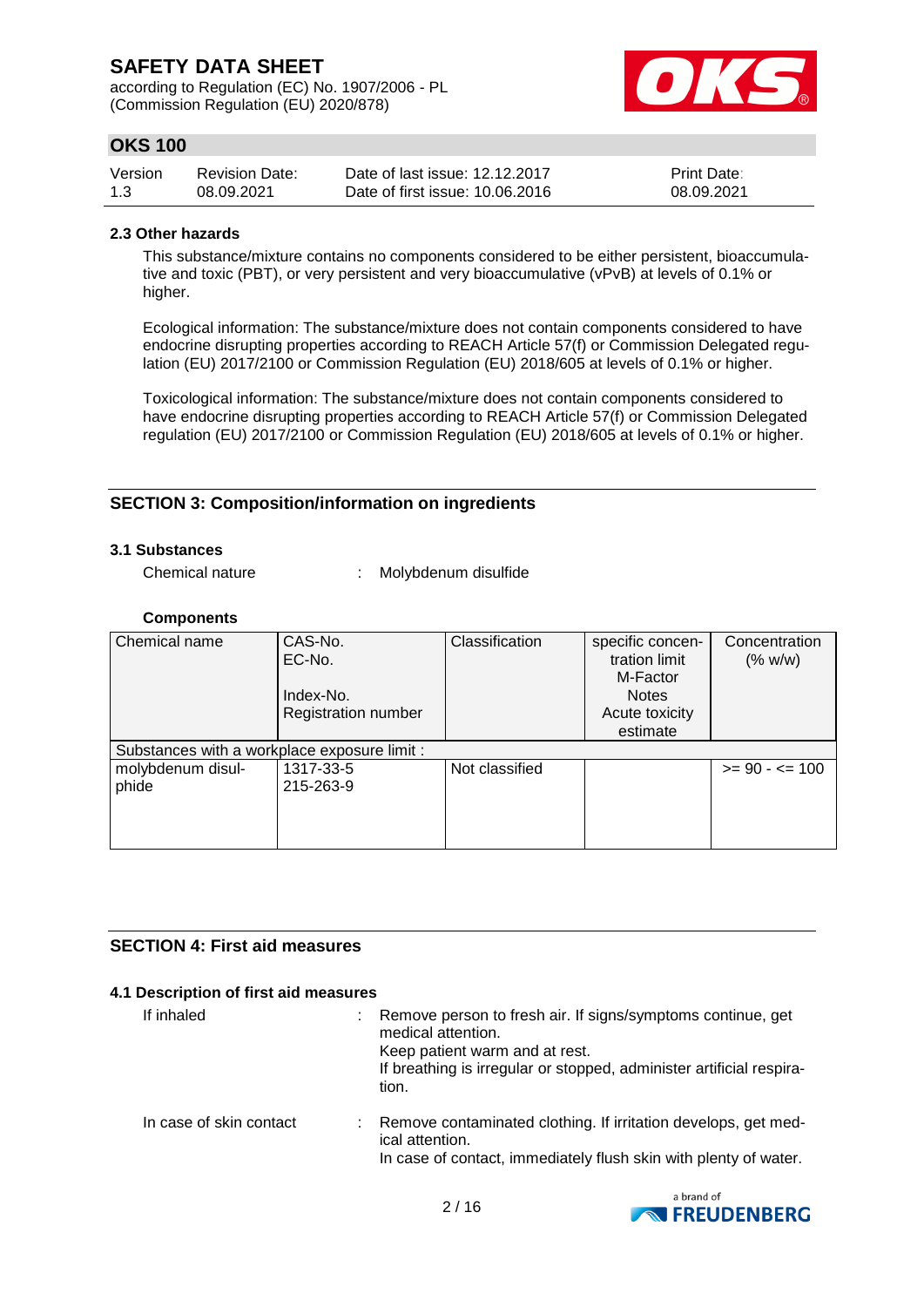according to Regulation (EC) No. 1907/2006 - PL (Commission Regulation (EU) 2020/878)



# **OKS 100**

| Version<br>1.3 | <b>Revision Date:</b><br>08.09.2021 | Date of last issue: 12.12.2017<br>Date of first issue: 10.06.2016                                                                                  | Print Date:<br>08.09.2021 |
|----------------|-------------------------------------|----------------------------------------------------------------------------------------------------------------------------------------------------|---------------------------|
|                | In case of eye contact              | : Rinse immediately with plenty of water, also under the eyelids,<br>for at least 10 minutes.<br>If eye irritation persists, consult a specialist. |                           |
| If swallowed   |                                     | $\therefore$ Move the victim to fresh air.<br>Do not induce vomiting without medical advice.<br>Rinse mouth with water.                            |                           |
|                |                                     | 4.2 Most important symptoms and effects, both acute and delayed                                                                                    |                           |
| Symptoms       |                                     | No information available.                                                                                                                          |                           |
| <b>Risks</b>   |                                     | None known.                                                                                                                                        |                           |
|                |                                     | 4.3 Indication of any immediate medical attention and special treatment needed                                                                     |                           |
| Treatment      |                                     | No information available.                                                                                                                          |                           |

## **SECTION 5: Firefighting measures**

#### **5.1 Extinguishing media**

|                                                           | Suitable extinguishing media : Use water spray, alcohol-resistant foam, dry chemical or car-<br>bon dioxide.                                                            |
|-----------------------------------------------------------|-------------------------------------------------------------------------------------------------------------------------------------------------------------------------|
| Unsuitable extinguishing<br>media                         | : High volume water jet                                                                                                                                                 |
| 5.2 Special hazards arising from the substance or mixture |                                                                                                                                                                         |
| Hazardous combustion prod- : Sulphur oxides<br>ucts       | Metal oxides                                                                                                                                                            |
| 5.3 Advice for firefighters                               |                                                                                                                                                                         |
| Special protective equipment :<br>for firefighters        | In the event of fire, wear self-contained breathing apparatus.<br>Use personal protective equipment. Exposure to decomposi-<br>tion products may be a hazard to health. |

| Further information | Standard procedure for chemical fires.<br>Cool containers/tanks with water spray. |
|---------------------|-----------------------------------------------------------------------------------|
|                     |                                                                                   |

## **SECTION 6: Accidental release measures**

# **6.1 Personal precautions, protective equipment and emergency procedures**

| Personal precautions | Evacuate personnel to safe areas.                            |
|----------------------|--------------------------------------------------------------|
|                      | Keep people away from and upwind of spill/leak.              |
|                      | Use the indicated respiratory protection if the occupational |

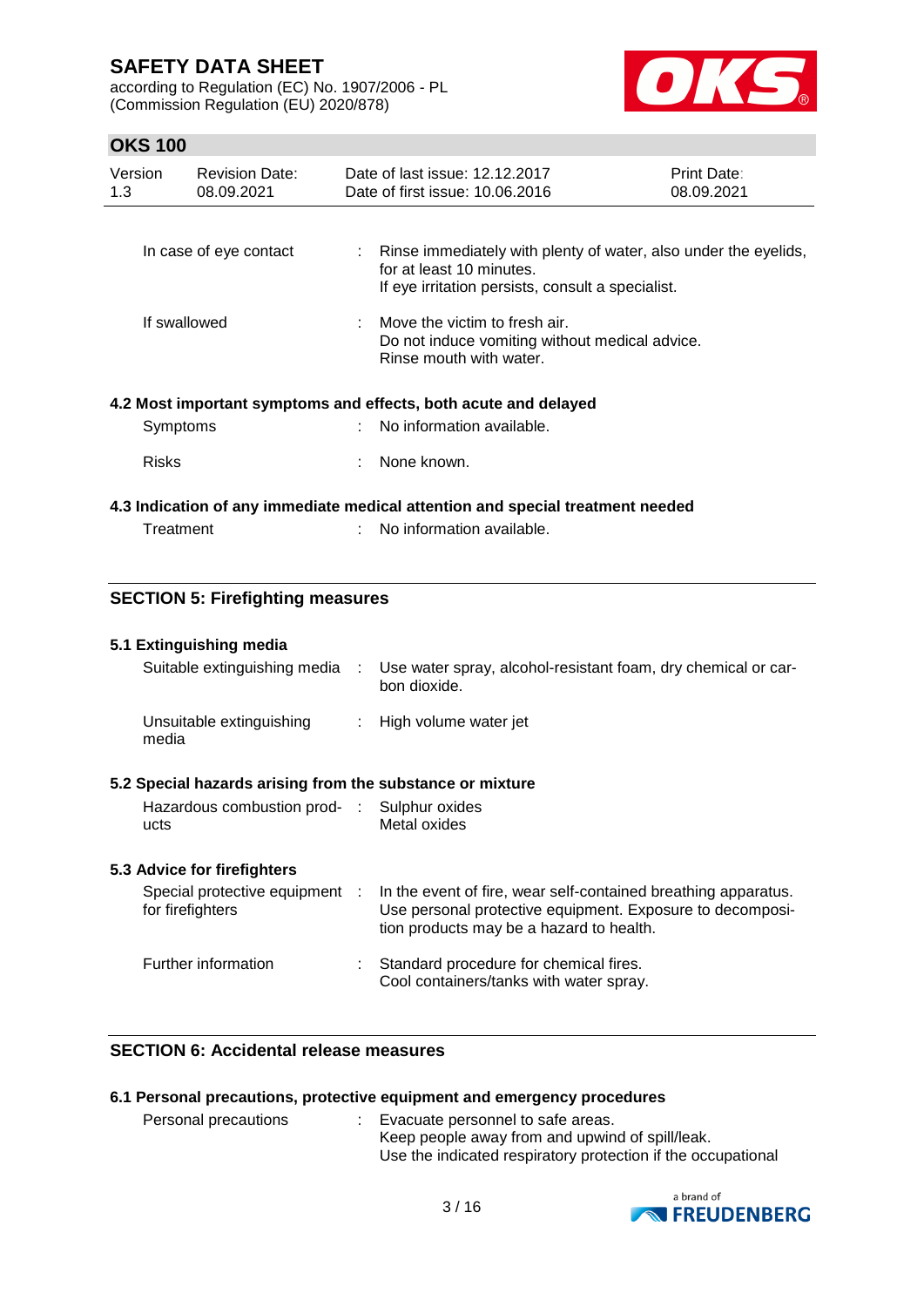according to Regulation (EC) No. 1907/2006 - PL (Commission Regulation (EU) 2020/878)



# **OKS 100**

| Version<br>1.3 | <b>Revision Date:</b><br>08.09.2021  | Date of last issue: 12.12.2017<br>Date of first issue: 10.06.2016                                                                                                                                       | <b>Print Date:</b><br>08.09.2021 |
|----------------|--------------------------------------|---------------------------------------------------------------------------------------------------------------------------------------------------------------------------------------------------------|----------------------------------|
|                |                                      | exposure limit is exceeded and/or in case of product release<br>(dust).<br>Avoid dust formation.<br>Avoid breathing dust.<br>Refer to protective measures listed in sections 7 and 8.                   |                                  |
|                | <b>6.2 Environmental precautions</b> |                                                                                                                                                                                                         |                                  |
|                | Environmental precautions            | : Try to prevent the material from entering drains or water<br>courses.<br>Prevent further leakage or spillage.<br>Local authorities should be advised if significant spillages<br>cannot be contained. |                                  |
|                |                                      | 6.3 Methods and material for containment and cleaning up<br>Mathada far alganing un $\alpha$ lagn un promotly by quegning ary aquin                                                                     |                                  |

| Methods for cleaning up | : Clean up promptly by sweeping or vacuum.                       |
|-------------------------|------------------------------------------------------------------|
|                         | Keep in suitable, closed containers for disposal.                |
|                         | Avoid dispersal of dust in the air (i.e., clearing dust surfaces |
|                         | with compressed air).                                            |

### **6.4 Reference to other sections**

For personal protection see section 8.

## **SECTION 7: Handling and storage**

### **7.1 Precautions for safe handling**

| Advice on safe handling                                                    | t in | Do not use in areas without adequate ventilation.<br>Do not breathe vapours/dust.<br>In case of insufficient ventilation, wear suitable respiratory<br>equipment.<br>For personal protection see section 8.<br>Smoking, eating and drinking should be prohibited in the ap-<br>plication area.<br>Wash hands and face before breaks and immediately after<br>handling the product.<br>Ensure all equipment is electrically grounded before beginning<br>transfer operations.<br>Avoid dust accumulation in enclosed space. |
|----------------------------------------------------------------------------|------|----------------------------------------------------------------------------------------------------------------------------------------------------------------------------------------------------------------------------------------------------------------------------------------------------------------------------------------------------------------------------------------------------------------------------------------------------------------------------------------------------------------------------|
| Advice on protection against : Avoid dust formation.<br>fire and explosion |      |                                                                                                                                                                                                                                                                                                                                                                                                                                                                                                                            |
| Hygiene measures                                                           |      | Wash face, hands and any exposed skin thoroughly after<br>handling.                                                                                                                                                                                                                                                                                                                                                                                                                                                        |

### **7.2 Conditions for safe storage, including any incompatibilities**

| Requirements for storage | Store in original container. Keep container closed when not in |
|--------------------------|----------------------------------------------------------------|
| areas and containers     | use. Keep in a dry, cool and well-ventilated place. Containers |
|                          | which are opened must be carefully resealed and kept upright   |

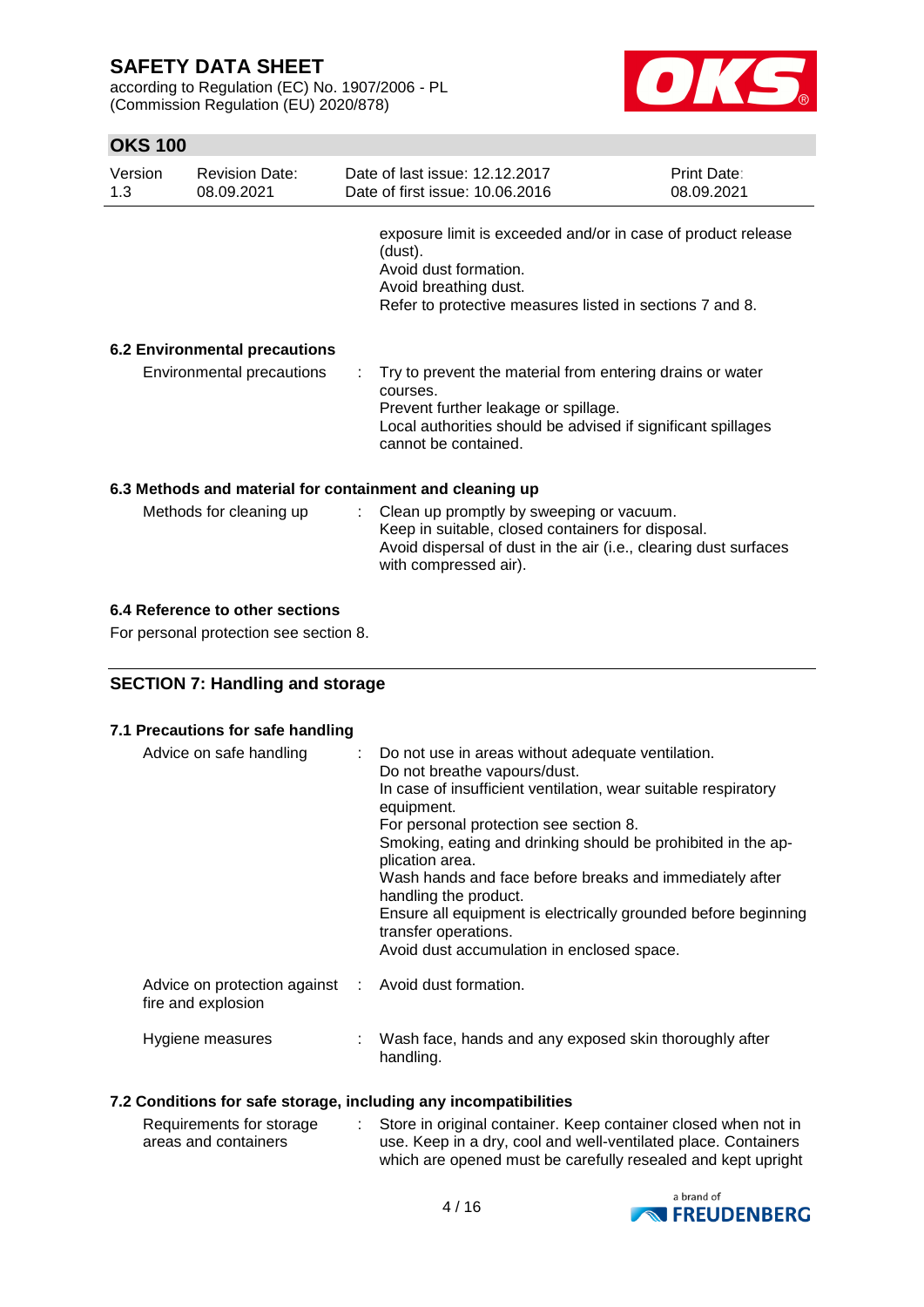according to Regulation (EC) No. 1907/2006 - PL (Commission Regulation (EU) 2020/878)



# **OKS 100**

| Version<br>1.3 | <b>Revision Date:</b><br>08.09.2021        |                                                                                                                                                                                                                                    | Date of last issue: 12.12.2017<br>Date of first issue: 10.06.2016 | <b>Print Date:</b><br>08.09.2021 |
|----------------|--------------------------------------------|------------------------------------------------------------------------------------------------------------------------------------------------------------------------------------------------------------------------------------|-------------------------------------------------------------------|----------------------------------|
|                |                                            | to prevent leakage. Electrical installations / working materials<br>must comply with the technological safety standards. Store in<br>accordance with the particular national regulations. Keep in<br>properly labelled containers. |                                                                   |                                  |
|                | 7.3 Specific end use(s)<br>Specific use(s) |                                                                                                                                                                                                                                    | Specific instructions for handling, not required.                 |                                  |

### **SECTION 8: Exposure controls/personal protection**

### **8.1 Control parameters**

#### **Occupational Exposure Limits**

| Components     | CAS-No.   | Value type (Form | Control parameters | <b>Basis</b>   |
|----------------|-----------|------------------|--------------------|----------------|
|                |           | of exposure)     |                    |                |
| molybdenum di- | 1317-33-5 | <b>NDS</b>       | $4 \text{ mg/m}$ 3 | PL OEL         |
| sulphide       |           |                  | (Molybdenum)       | $(2018-07-07)$ |
|                |           | <b>NDSch</b>     | 10 mg/m $3$        | PL OEL         |
|                |           |                  | (Molybdenum)       | $(2018-07-07)$ |

#### **8.2 Exposure controls**

### **Engineering measures**

#### Local exhaust

Ensure that dust-handling systems (such as exhaust ducts, dust collectors, vessels, and processing equipment) are designed in a manner to prevent the escape of dust into the work area (i.e., there is no leakage from the equipment).

#### **Personal protective equipment**

| Eye protection                                                        | Safety glasses with side-shields                                                                                                                                                                                                                                                                                                                                             |
|-----------------------------------------------------------------------|------------------------------------------------------------------------------------------------------------------------------------------------------------------------------------------------------------------------------------------------------------------------------------------------------------------------------------------------------------------------------|
| Hand protection<br>Material<br>Break through time<br>Protective index | Nitrile rubber<br>$:$ > 10 min<br>: Class 1                                                                                                                                                                                                                                                                                                                                  |
| Remarks                                                               | For prolonged or repeated contact use protective gloves. The<br>break through time depends amongst other things on the<br>material, the thickness and the type of glove and therefore<br>has to be measured for each case.<br>The selected protective gloves have to satisfy the specifica-<br>tions of Regulation (EU) 2016/425 and the standard EN 374<br>derived from it. |
| Respiratory protection                                                | Use the indicated respiratory protection if the occupational<br>exposure limit is exceeded and/or in case of product release<br>(dust).                                                                                                                                                                                                                                      |
| Filter type                                                           | P <sub>2</sub> filter                                                                                                                                                                                                                                                                                                                                                        |

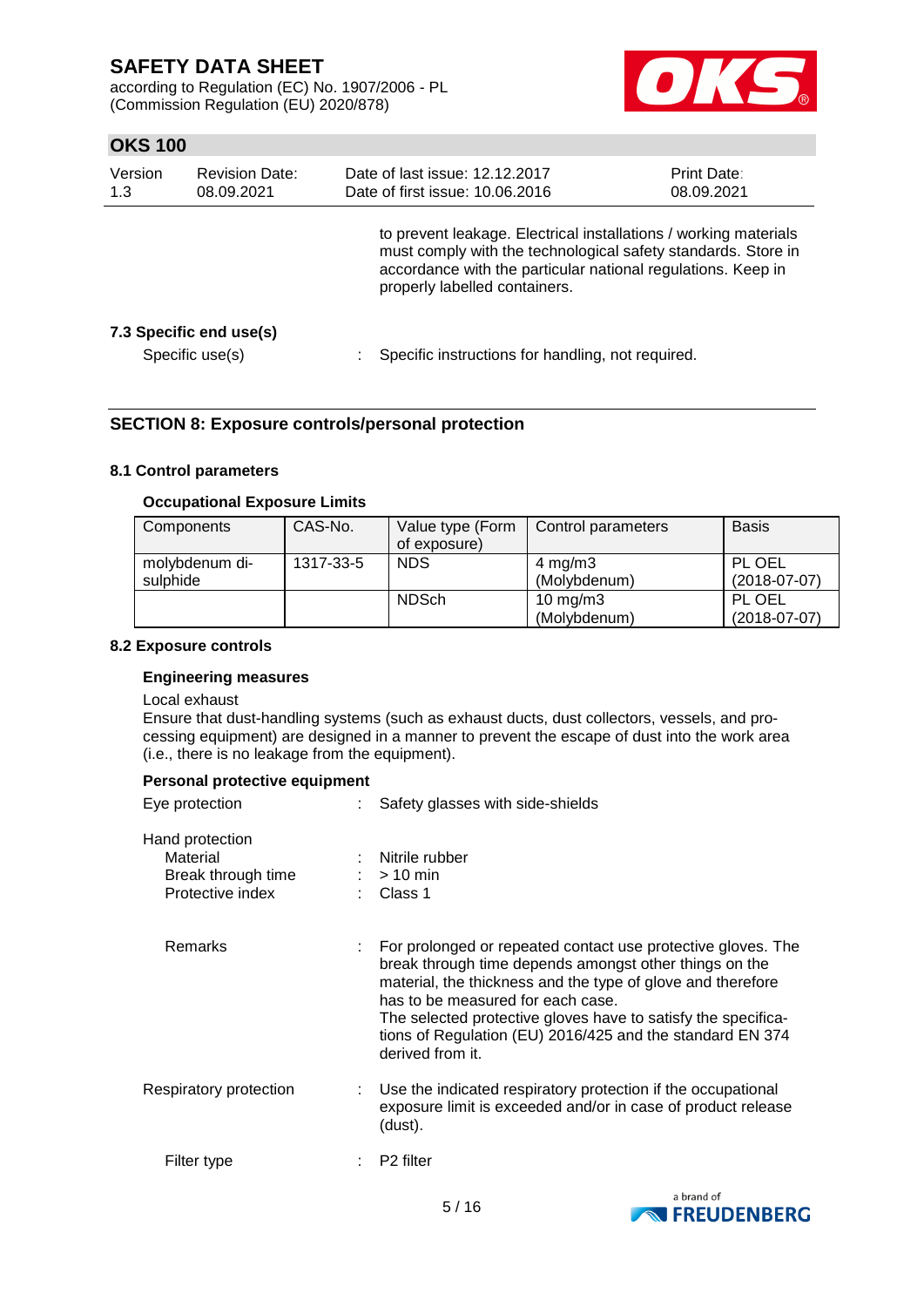according to Regulation (EC) No. 1907/2006 - PL (Commission Regulation (EU) 2020/878)



# **OKS 100**

| Version<br><b>Revision Date:</b><br>1.3<br>08.09.2021 |                     | Date of last issue: 12.12.2017<br>Date of first issue: 10.06.2016                                                                                         | Print Date:<br>08.09.2021 |
|-------------------------------------------------------|---------------------|-----------------------------------------------------------------------------------------------------------------------------------------------------------|---------------------------|
|                                                       | Protective measures | : The type of protective equipment must be selected according<br>to the concentration and amount of the dangerous substance<br>at the specific workplace. |                           |

tration and amount of dangerous substances, and to the specific work-place.

Choose body protection in relation to its type, to the concen-

# **SECTION 9: Physical and chemical properties**

### **9.1 Information on basic physical and chemical properties**

| Physical state                                                          | Ì.                        | powder                                                        |
|-------------------------------------------------------------------------|---------------------------|---------------------------------------------------------------|
| Colour                                                                  |                           | grey                                                          |
| Odour                                                                   |                           | odourless                                                     |
| <b>Odour Threshold</b>                                                  | ÷                         | No data available                                             |
|                                                                         |                           |                                                               |
| Melting point/range                                                     | $\mathbb{R}^{\mathbb{Z}}$ | 1.185 °C                                                      |
| Boiling point/boiling range                                             |                           | No data available                                             |
| Flammability                                                            | ÷                         | Will not burn                                                 |
| Upper explosion limit / Upper : No data available<br>flammability limit |                           |                                                               |
| Lower explosion limit / Lower<br>flammability limit                     |                           | : $250.000 \text{ mg/m}$ 3                                    |
| Flash point                                                             | ÷                         | Not applicable                                                |
| Auto-ignition temperature                                               | ÷.                        | 520 °C                                                        |
| Decomposition temperature<br>Decomposition tempera-<br>ture             | ÷.                        | No data available                                             |
| pH                                                                      | t,                        | Not applicable<br>substance/mixture is non-soluble (in water) |
| Viscosity                                                               |                           |                                                               |
| Viscosity, dynamic                                                      | ÷                         | No data available                                             |
| Viscosity, kinematic                                                    |                           | No data available                                             |

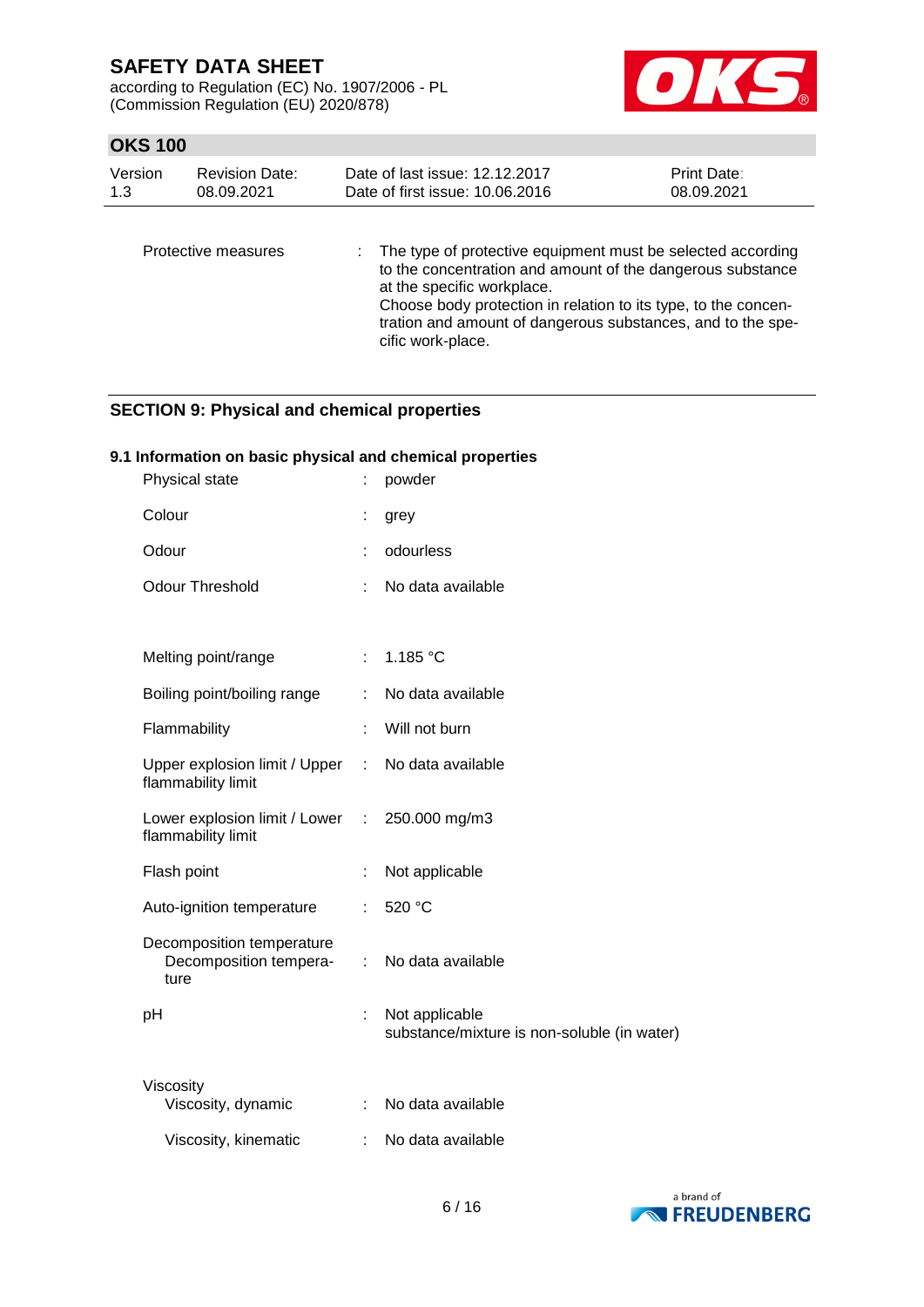according to Regulation (EC) No. 1907/2006 - PL (Commission Regulation (EU) 2020/878)



# **OKS 100**

| Version<br>1.3 |                         | <b>Revision Date:</b><br>08.09.2021        |    | Date of last issue: 12.12.2017<br>Date of first issue: 10.06.2016 | Print Date:<br>08.09.2021 |
|----------------|-------------------------|--------------------------------------------|----|-------------------------------------------------------------------|---------------------------|
|                |                         | Solubility(ies)<br>Water solubility        | ÷. | insoluble                                                         |                           |
|                |                         | Solubility in other solvents :             |    | No data available                                                 |                           |
|                |                         | Partition coefficient: n-<br>octanol/water |    | No data available                                                 |                           |
|                |                         | Vapour pressure                            | ÷. | < 0,001 hPa (20 °C)                                               |                           |
|                | Density                 |                                            |    | 4,80 g/cm3<br>(20 °C)                                             |                           |
|                | <b>Bulk density</b>     |                                            |    | 400 - 1.400 kg/m3                                                 |                           |
|                | Relative vapour density |                                            |    | No data available                                                 |                           |
|                |                         | 9.2 Other information                      |    |                                                                   |                           |
|                | Explosives              |                                            |    | Not explosive                                                     |                           |
|                |                         | Oxidizing properties                       |    | No data available                                                 |                           |
|                | Self-ignition           |                                            |    | No data available                                                 |                           |
|                |                         | Evaporation rate                           |    | No data available                                                 |                           |
|                |                         | Sublimation point                          |    | No data available                                                 |                           |

# **SECTION 10: Stability and reactivity**

| 10.1 Reactivity                         |                                            |
|-----------------------------------------|--------------------------------------------|
| No hazards to be specially mentioned.   |                                            |
| <b>10.2 Chemical stability</b>          |                                            |
| Stable under normal conditions.         |                                            |
| 10.3 Possibility of hazardous reactions |                                            |
| Hazardous reactions                     | Dust can form an explosive mixture in air. |
| 10.4 Conditions to avoid                |                                            |
| Conditions to avoid                     | : Heat, flames and sparks.                 |
| 10.5 Incompatible materials             |                                            |
| Materials to avoid                      | No materials to be especially mentioned.   |
|                                         |                                            |

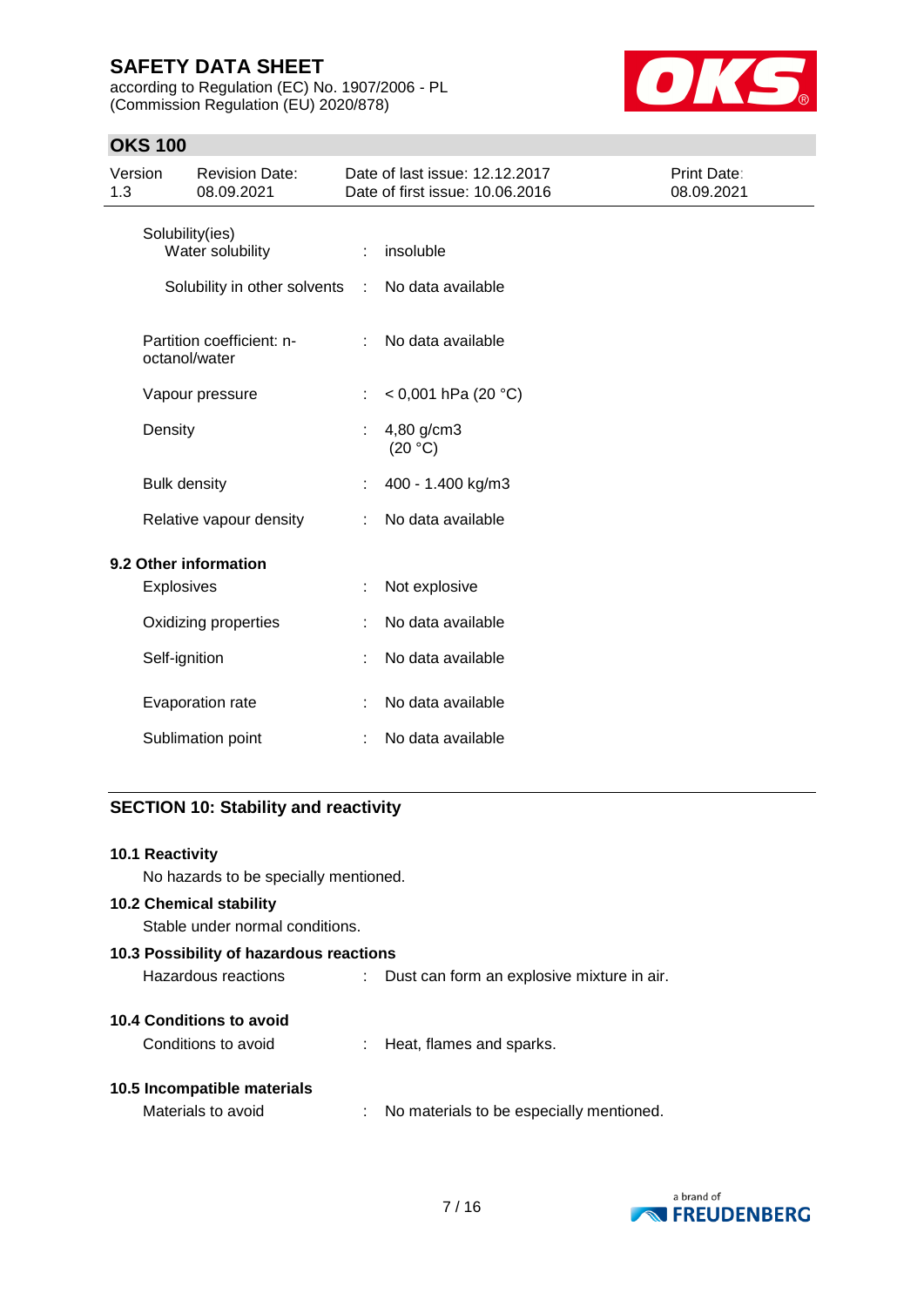according to Regulation (EC) No. 1907/2006 - PL (Commission Regulation (EU) 2020/878)



# **OKS 100**

| Version | <b>Revision Date:</b> | Date of last issue: 12.12.2017  | <b>Print Date:</b> |
|---------|-----------------------|---------------------------------|--------------------|
| 1.3     | 08.09.2021            | Date of first issue: 10.06.2016 | 08.09.2021         |

#### **10.6 Hazardous decomposition products**

No decomposition if stored and applied as directed.

## **SECTION 11: Toxicological information**

### **11.1 Information on toxicological effects**

| <b>Acute toxicity</b>                  |                |                                                                                                                                                    |
|----------------------------------------|----------------|----------------------------------------------------------------------------------------------------------------------------------------------------|
| <b>Product:</b><br>Acute oral toxicity |                | Remarks: This information is not available.                                                                                                        |
|                                        |                |                                                                                                                                                    |
| Acute inhalation toxicity              |                | Symptoms: Inhalation may provoke the following symptoms:,<br>Respiratory disorder, Dust may cause sore throat and pains in<br>the lungs and chest. |
| Acute dermal toxicity                  | t.             | Remarks: This information is not available.                                                                                                        |
| Components:                            |                |                                                                                                                                                    |
| molybdenum disulphide:                 |                |                                                                                                                                                    |
| Acute oral toxicity                    | $\mathbb{R}^n$ | LD50 (Rat): $> 5.000$ mg/kg                                                                                                                        |
| Acute dermal toxicity                  |                | LD50 (Rat): $> 16.000$ mg/kg                                                                                                                       |
| <b>Skin corrosion/irritation</b>       |                |                                                                                                                                                    |
| <b>Product:</b>                        |                |                                                                                                                                                    |
| <b>Remarks</b>                         |                | This information is not available.                                                                                                                 |
| Components:                            |                |                                                                                                                                                    |
| molybdenum disulphide:                 |                |                                                                                                                                                    |
| Assessment                             |                | No skin irritation                                                                                                                                 |
| Result                                 |                | No skin irritation                                                                                                                                 |
| Serious eye damage/eye irritation      |                |                                                                                                                                                    |
| Product:                               |                |                                                                                                                                                    |
| <b>Remarks</b>                         |                | Contact with eyes may cause irritation.                                                                                                            |
| <b>Components:</b>                     |                |                                                                                                                                                    |
| molybdenum disulphide:                 |                |                                                                                                                                                    |
| Assessment                             |                | No eye irritation                                                                                                                                  |
| Result                                 |                | No eye irritation                                                                                                                                  |

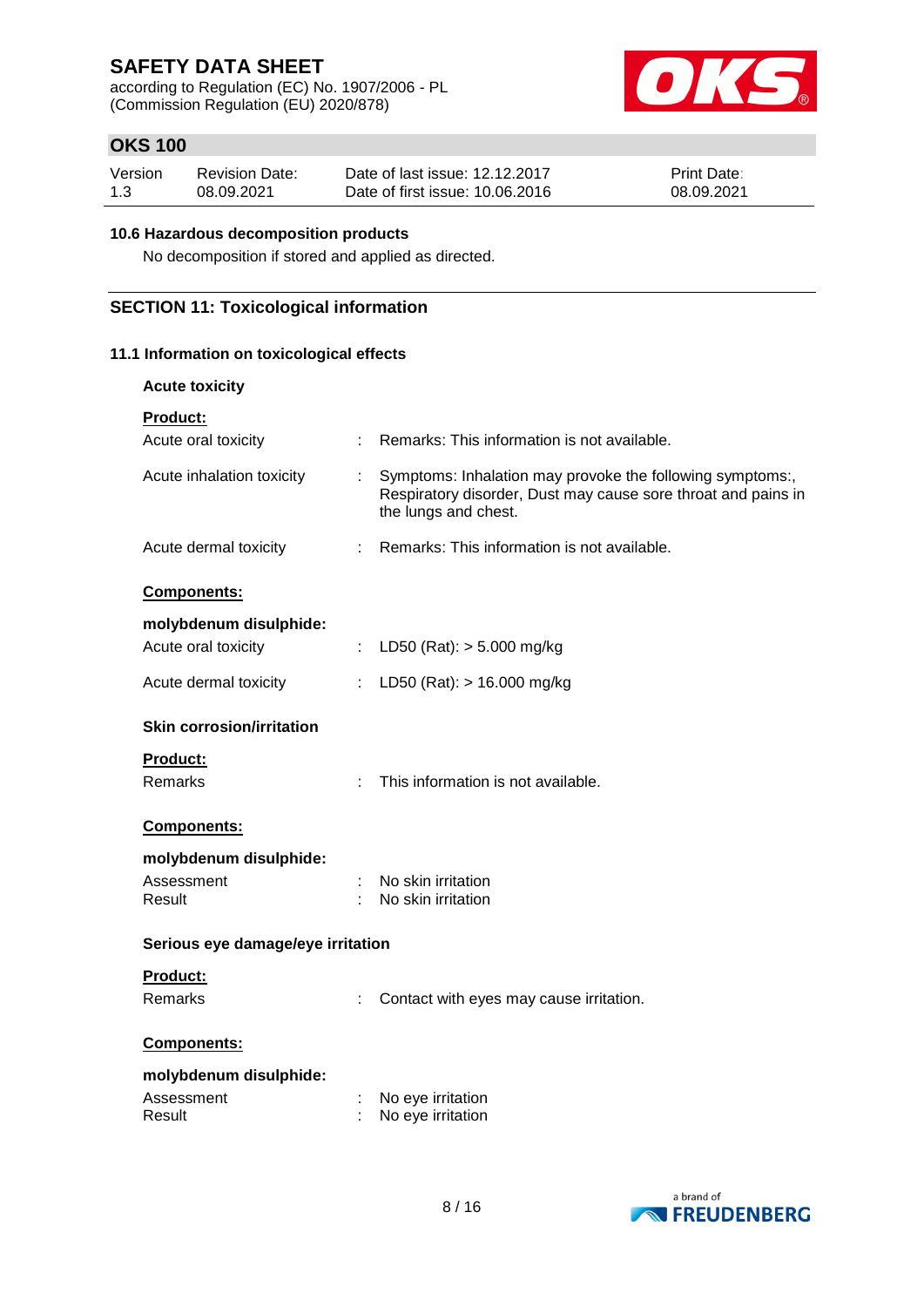according to Regulation (EC) No. 1907/2006 - PL (Commission Regulation (EU) 2020/878)



# **OKS 100**

| Version<br>1.3             | <b>Revision Date:</b><br>08.09.2021                 |                               | Date of last issue: 12.12.2017<br>Date of first issue: 10.06.2016                | <b>Print Date:</b><br>08.09.2021 |  |
|----------------------------|-----------------------------------------------------|-------------------------------|----------------------------------------------------------------------------------|----------------------------------|--|
|                            | Respiratory or skin sensitisation                   |                               |                                                                                  |                                  |  |
| Product:<br>Remarks        |                                                     | ÷.                            | This information is not available.                                               |                                  |  |
|                            | Components:                                         |                               |                                                                                  |                                  |  |
|                            | molybdenum disulphide:                              |                               |                                                                                  |                                  |  |
| Result                     | Assessment                                          |                               | Does not cause skin sensitisation.<br>Does not cause skin sensitisation.         |                                  |  |
|                            | <b>Germ cell mutagenicity</b>                       |                               |                                                                                  |                                  |  |
| <b>Product:</b>            |                                                     |                               |                                                                                  |                                  |  |
|                            | Genotoxicity in vitro                               |                               | : Remarks: No data available                                                     |                                  |  |
|                            | Genotoxicity in vivo                                |                               | : Remarks: No data available                                                     |                                  |  |
|                            | Components:                                         |                               |                                                                                  |                                  |  |
| sessment                   | molybdenum disulphide:                              |                               | Germ cell mutagenicity- As- : Animal testing did not show any mutagenic effects. |                                  |  |
|                            | Carcinogenicity                                     |                               |                                                                                  |                                  |  |
| <b>Product:</b><br>Remarks |                                                     | ÷.                            | No data available                                                                |                                  |  |
|                            | <b>Components:</b>                                  |                               |                                                                                  |                                  |  |
| ment                       | molybdenum disulphide:<br>Carcinogenicity - Assess- |                               | : No evidence of carcinogenicity in animal studies.                              |                                  |  |
|                            | <b>Reproductive toxicity</b>                        |                               |                                                                                  |                                  |  |
| Product:                   | Effects on fertility                                |                               | Remarks: No data available                                                       |                                  |  |
| ment                       | Effects on foetal develop-                          | $\mathcal{I}^{\mathcal{I}}$ . | Remarks: No data available                                                       |                                  |  |
|                            | <b>STOT - single exposure</b>                       |                               |                                                                                  |                                  |  |
|                            | Components:                                         |                               |                                                                                  |                                  |  |
|                            | molybdenum disulphide:<br>Assessment                |                               | The substance or mixture is not classified as specific target                    |                                  |  |

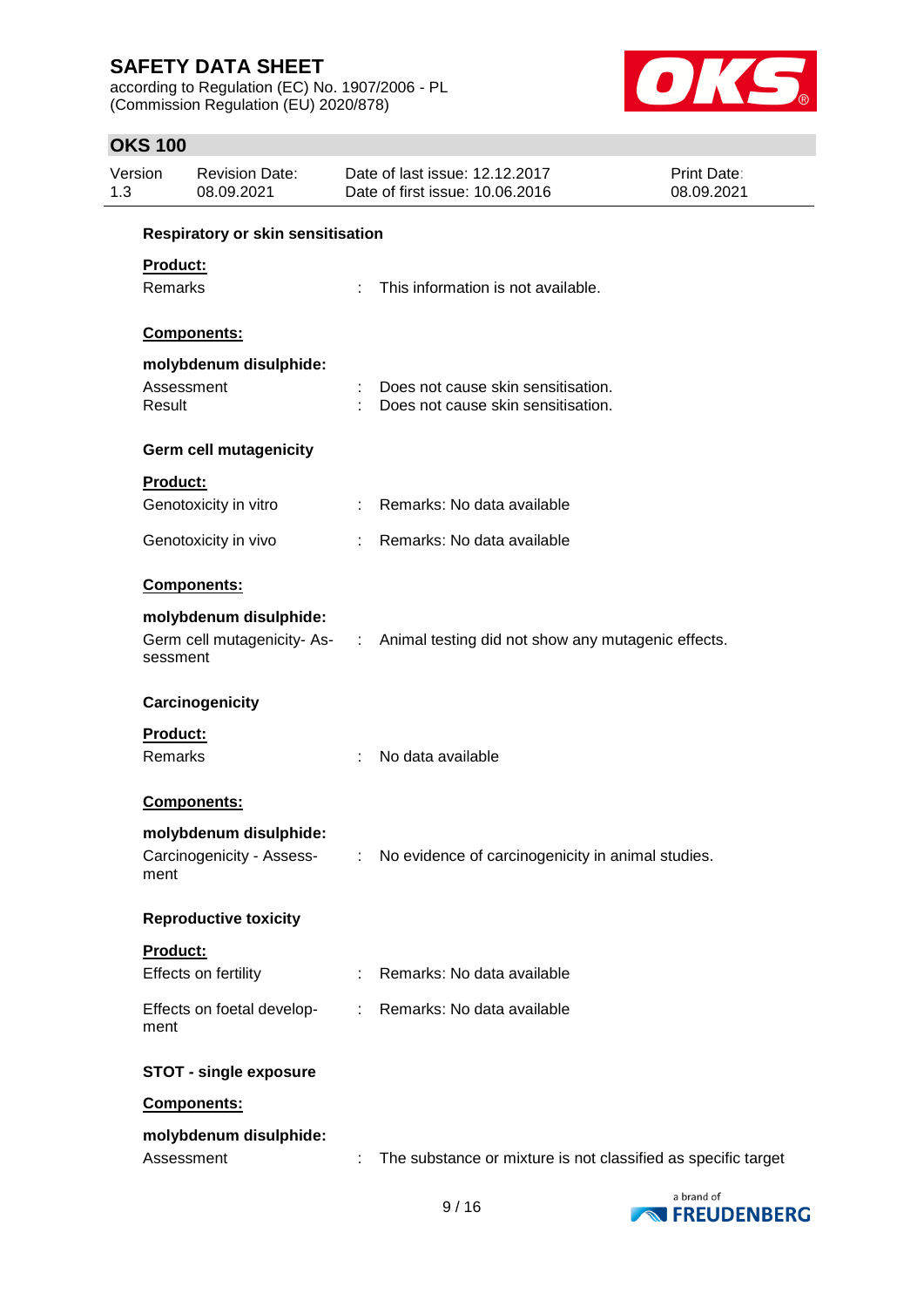according to Regulation (EC) No. 1907/2006 - PL (Commission Regulation (EU) 2020/878)



## **OKS 100**

| Version<br><b>Revision Date:</b><br>1.3<br>08.09.2021 |                                   |                                    | Date of last issue: 12.12.2017<br>Date of first issue: 10.06.2016 | Print Date:<br>08.09.2021                                                                           |  |
|-------------------------------------------------------|-----------------------------------|------------------------------------|-------------------------------------------------------------------|-----------------------------------------------------------------------------------------------------|--|
|                                                       |                                   |                                    |                                                                   | organ toxicant, single exposure.                                                                    |  |
|                                                       |                                   | <b>STOT - repeated exposure</b>    |                                                                   |                                                                                                     |  |
|                                                       |                                   | Components:                        |                                                                   |                                                                                                     |  |
|                                                       | Assessment                        | molybdenum disulphide:             |                                                                   | The substance or mixture is not classified as specific target<br>organ toxicant, repeated exposure. |  |
|                                                       |                                   | <b>Repeated dose toxicity</b>      |                                                                   |                                                                                                     |  |
|                                                       | Product:<br><b>Remarks</b>        |                                    | ÷                                                                 | This information is not available.                                                                  |  |
|                                                       |                                   | <b>Aspiration toxicity</b>         |                                                                   |                                                                                                     |  |
|                                                       | <b>Product:</b>                   | This information is not available. |                                                                   |                                                                                                     |  |
|                                                       |                                   | <b>Further information</b>         |                                                                   |                                                                                                     |  |
|                                                       | <b>Product:</b><br><b>Remarks</b> |                                    |                                                                   | Prolonged or repeated inhalation may cause damage to the<br>lungs.                                  |  |
|                                                       |                                   | Components:                        |                                                                   |                                                                                                     |  |
|                                                       | <b>Remarks</b>                    | molybdenum disulphide:             | ÷                                                                 | Information given is based on data on the components and<br>the toxicology of similar products.     |  |

# **SECTION 12: Ecological information**

# **12.1 Toxicity**

# **Product:**

| Toxicity to fish                                                                    | Remarks: No data available |
|-------------------------------------------------------------------------------------|----------------------------|
| Toxicity to daphnia and other : Remarks: No data available<br>aquatic invertebrates |                            |
| Toxicity to algae/aquatic<br>plants                                                 | Remarks: No data available |
| Toxicity to microorganisms                                                          | Remarks: No data available |

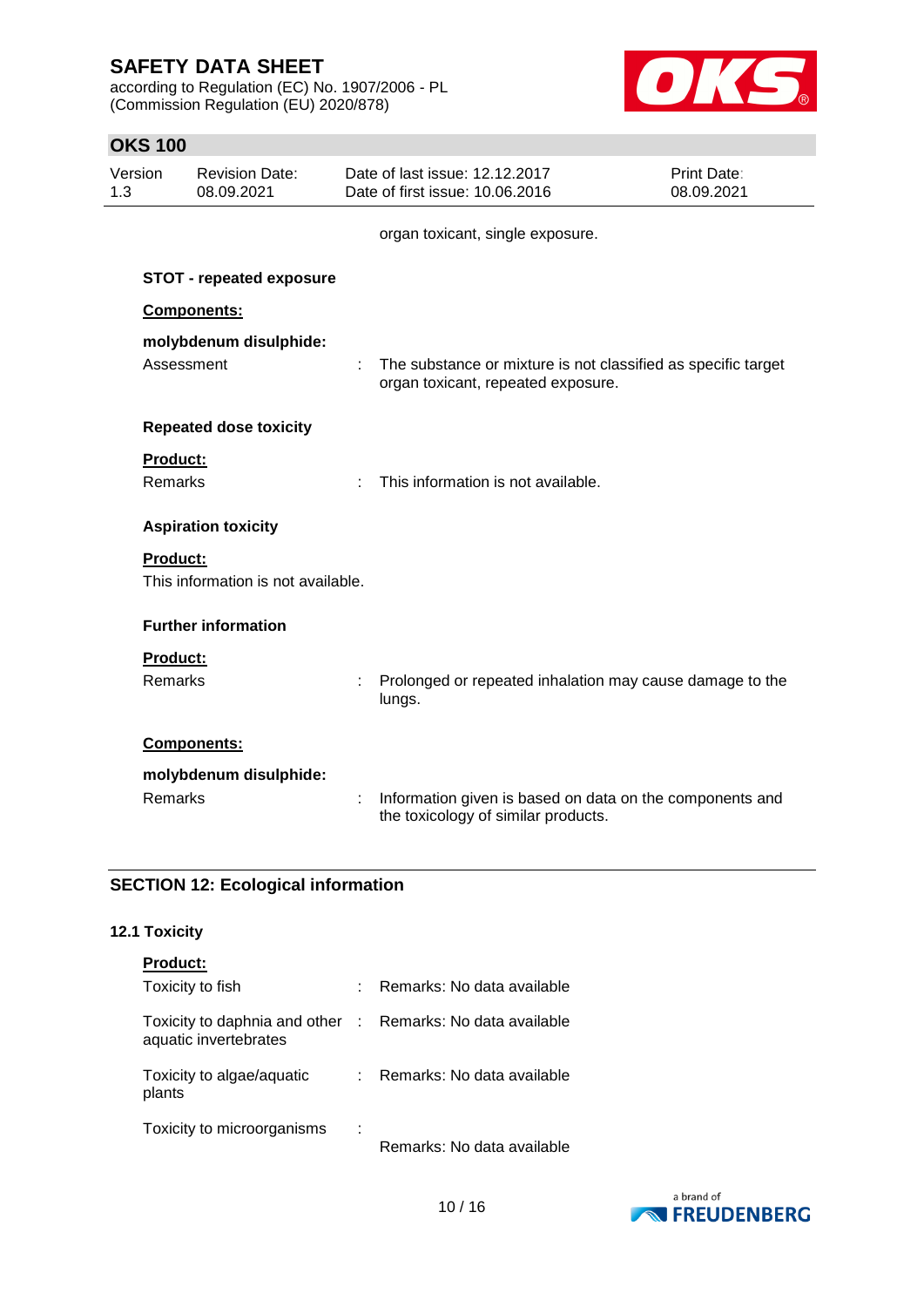according to Regulation (EC) No. 1907/2006 - PL (Commission Regulation (EU) 2020/878)



## **OKS 100**

| Version | Revision Date: | Date of last issue: 12.12.2017  | <b>Print Date:</b> |
|---------|----------------|---------------------------------|--------------------|
| 1.3     | 08.09.2021     | Date of first issue: 10.06.2016 | 08.09.2021         |
|         |                |                                 |                    |

### **Components:**

## **molybdenum disulphide:**

| Toxicity to fish                                       |     | : LC50 (Pimephales promelas (fathead minnow)): $> 100$ mg/l<br>Exposure time: 96 h         |
|--------------------------------------------------------|-----|--------------------------------------------------------------------------------------------|
| Toxicity to daphnia and other<br>aquatic invertebrates | -11 | EC50 (Daphnia magna (Water flea)): > 100 mg/l<br>Exposure time: 48 h                       |
| Toxicity to algae/aquatic<br>plants                    |     | EC50 (Pseudokirchneriella subcapitata (green algae)): > 100<br>mq/l<br>Exposure time: 72 h |

### **12.2 Persistence and degradability**

#### **Product:**

| Biodegradability                                                | : Remarks: No data available |
|-----------------------------------------------------------------|------------------------------|
| Physico-chemical removabil- : Remarks: No data available<br>ity |                              |

#### **12.3 Bioaccumulative potential**

**Product:**

| <b>Bioaccumulation</b> | Remarks: This substance is not considered to be persistent,<br>bioaccumulating and toxic (PBT).<br>This substance is not considered to be very persistent and<br>very bioaccumulating (vPvB). |
|------------------------|-----------------------------------------------------------------------------------------------------------------------------------------------------------------------------------------------|
|                        |                                                                                                                                                                                               |

### **12.4 Mobility in soil**

| Mobility                                           | : Remarks: No data available |
|----------------------------------------------------|------------------------------|
| Distribution among environ-<br>mental compartments | : Remarks: No data available |

#### **12.5 Results of PBT and vPvB assessment**

#### **Product:**

| Assessment | : This substance/mixture contains no components considered<br>to be either persistent, bioaccumulative and toxic (PBT), or<br>very persistent and very bioaccumulative (vPvB) at levels of<br>$0.1\%$ or higher |
|------------|-----------------------------------------------------------------------------------------------------------------------------------------------------------------------------------------------------------------|
|            |                                                                                                                                                                                                                 |

#### **12.6 Endocrine disrupting properties**

#### **Product:**

| Assessment | The substance/mixture does not contain components consid- |
|------------|-----------------------------------------------------------|
|            | ered to have endocrine disrupting properties according to |

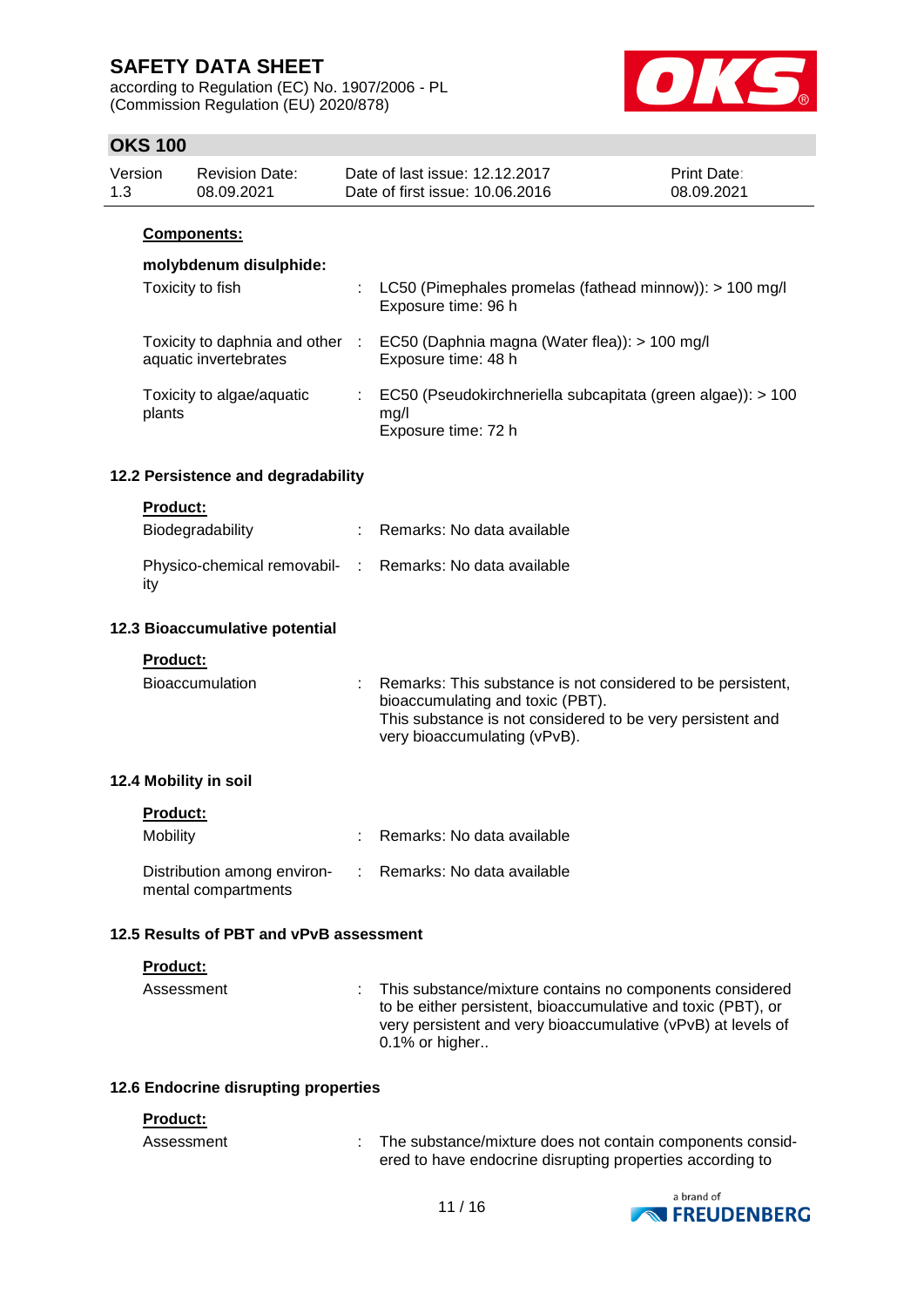according to Regulation (EC) No. 1907/2006 - PL (Commission Regulation (EU) 2020/878)



# **OKS 100**

| Version<br>1.3 | <b>Revision Date:</b><br>08.09.2021    |    | Date of last issue: 12.12.2017<br>Date of first issue: 10.06.2016                                                                               | <b>Print Date:</b><br>08.09.2021 |
|----------------|----------------------------------------|----|-------------------------------------------------------------------------------------------------------------------------------------------------|----------------------------------|
|                |                                        |    | REACH Article 57(f) or Commission Delegated regulation<br>(EU) 2017/2100 or Commission Regulation (EU) 2018/605 at<br>levels of 0.1% or higher. |                                  |
|                | 12.7 Other adverse effects             |    |                                                                                                                                                 |                                  |
|                | <b>Product:</b>                        |    |                                                                                                                                                 |                                  |
|                | Additional ecological infor-<br>mation | ÷. | No information on ecology is available.                                                                                                         |                                  |

### **SECTION 13: Disposal considerations**

| 13.1 Waste treatment methods |   |                                                                                                               |
|------------------------------|---|---------------------------------------------------------------------------------------------------------------|
| Product                      | t | The product should not be allowed to enter drains, water<br>courses or the soil.                              |
|                              |   | Waste codes should be assigned by the user based on the<br>application for which the product was used.        |
| Contaminated packaging       | ÷ | Packaging that is not properly emptied must be disposed of as<br>the unused product.                          |
|                              |   | Dispose of waste product or used containers according to<br>local regulations.                                |
|                              |   | The following Waste Codes are only suggestions:                                                               |
| Waste Code                   |   | unused product<br>06 06 03, wastes containing sulphides other than those men-<br>tioned in 06 06 02           |
|                              |   | uncleaned packagings<br>15 01 10, packaging containing residues of or contaminated<br>by hazardous substances |

# **SECTION 14: Transport information**

### **14.1 UN number or ID number**

Not regulated as a dangerous good

# **14.2 UN proper shipping name**

Not regulated as a dangerous good

## **14.3 Transport hazard class(es)**

Not regulated as a dangerous good

## **14.4 Packing group**

Not regulated as a dangerous good

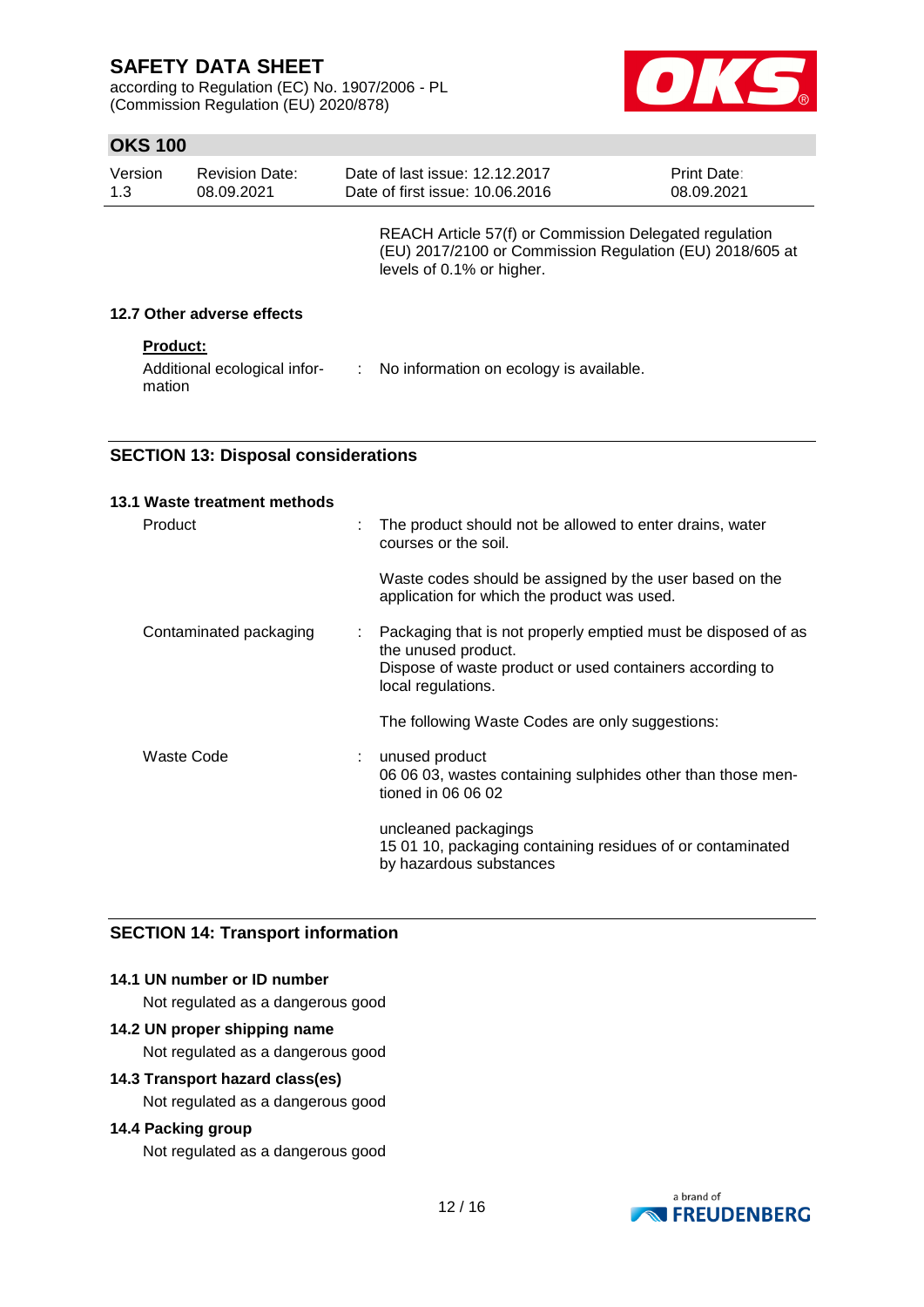according to Regulation (EC) No. 1907/2006 - PL (Commission Regulation (EU) 2020/878)



# **OKS 100**

| Version | <b>Revision Date:</b> | Date of last issue: 12.12.2017  | <b>Print Date:</b> |
|---------|-----------------------|---------------------------------|--------------------|
| 1.3     | 08.09.2021            | Date of first issue: 10.06.2016 | 08.09.2021         |

### **14.5 Environmental hazards**

Not regulated as a dangerous good

### **14.6 Special precautions for user**

Not applicable

### **14.7 Maritime transport in bulk according to IMO instruments**

### Remarks : Not applicable for product as supplied.

## **SECTION 15: Regulatory information**

#### **15.1 Safety, health and environmental regulations/legislation specific for the substance or mixture**

| REACH - Restrictions on the manufacture, placing on<br>the market and use of certain dangerous substances,<br>preparations and articles (Annex XVII)                                              |   |                | Not applicable                                                                                                                                          |  |  |
|---------------------------------------------------------------------------------------------------------------------------------------------------------------------------------------------------|---|----------------|---------------------------------------------------------------------------------------------------------------------------------------------------------|--|--|
| REACH - Candidate List of Substances of Very High<br>Concern for Authorisation (Article 59).<br>(EU SVHC)                                                                                         |   |                | This product does not contain sub-<br>$\mathbb{Z}^{\times}$<br>stances of very high concern (Regu-<br>lation (EC) No 1907/2006 (REACH),<br>Article 57). |  |  |
| REACH - List of substances subject to authorisation<br>(Annex XIV)<br>(EU. REACH - Annex XIV)                                                                                                     | ÷ | Not applicable |                                                                                                                                                         |  |  |
| Regulation (EC) No 1005/2009 on substances that de-<br>plete the ozone layer<br>(EC 1005/2009)                                                                                                    |   | ÷              | Not applicable                                                                                                                                          |  |  |
| Regulation (EU) 2019/1021 on persistent organic pollu-<br>tants (recast)<br>(EU POP)                                                                                                              |   | ÷.             | Not applicable                                                                                                                                          |  |  |
| Regulation (EC) No 649/2012 of the European Parlia-<br>ment and the Council concerning the export and import<br>of dangerous chemicals<br>(EU PIC)                                                |   | ÷              | Not applicable                                                                                                                                          |  |  |
| Regulation (EU) 2019/1148 on the marketing and use of :<br>explosives precursors                                                                                                                  |   |                | Not applicable                                                                                                                                          |  |  |
| Seveso III: Directive 2012/18/EU of the European<br>Not applicable<br>$\cdot$ :<br>Parliament and of the Council on the control of<br>major-accident hazards involving dangerous sub-<br>stances. |   |                |                                                                                                                                                         |  |  |
| Directive 2010/75/EU of 24 November 2010 on industrial<br>Volatile organic compounds<br>÷<br>emissions (integrated pollution prevention and control)<br>Not applicable                            |   |                |                                                                                                                                                         |  |  |

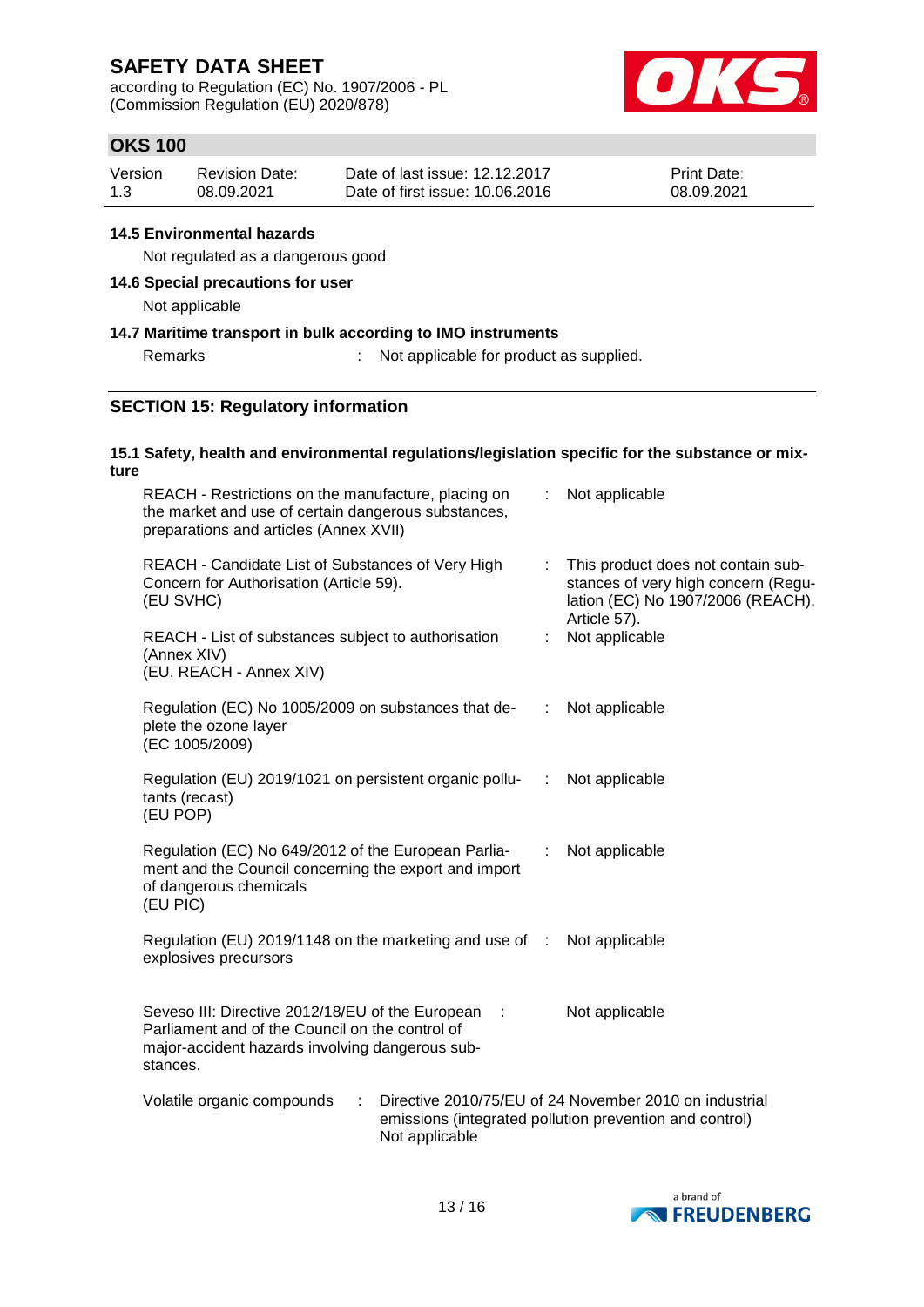according to Regulation (EC) No. 1907/2006 - PL (Commission Regulation (EU) 2020/878)



# **OKS 100**

| Version | Revision Date: | Date of last issue: 12.12.2017  | <b>Print Date:</b> |
|---------|----------------|---------------------------------|--------------------|
| 1.3     | 08.09.2021     | Date of first issue: 10.06.2016 | 08.09.2021         |

#### **Other regulations:**

Act of 25 February 2011 on chemical substances and their mixtures (i.e. Journal of Laws of 2019, No. 0, item 1225)

Regulation (EC) No 1272/2008 of the European Parliament and of the Council of 16 December 2008 on classification, labelling and packaging of substances and mixtures, amending and repealing Directives 67/548/EEC and 1999/45/EC, and amending Regulation (EC) No 1907/2006 (Official Journal of the European Union L 353 from 31.12.2008) with further adaptation to technical progress (ATP).

Regulation (EC) No 1907/2006 of the European Parliament and of the Council of 18 December 2006 concerning the Registration, Evaluation, Authorisation and Restriction of Chemicals (REACH), establishing a European Chemicals Agency, amending Directive 1999/45/EC and repealing Council Regulation (EEC) No 793/93 and Commission Regulation (EC) No 1488/94 as well as Council Directive 76/769/EEC and Commission Directives 91/155/EEC, 93/67/EEC, 93/105/EC and 2000/21/EC (Official Journal of the European Union L 396 from 30.12.2006, as amended).

Commission Regulation (EU) 2015/830 of 28 May 2015 amending Regulation (EC) No 1907/2006 of the European Parliament and of the Council on the Registration, Evaluation, Authorisation and Restriction of Chemicals (REACH)

Ordinance of the Minister of Health of 10 August 2012 concerning the criteria and procedure of classification of chemical substances and their mixtures (consolidated text Dz. U. of 2015., pos. 208).

Ordinance of the Minister of Economy, Labour and Social Policy of 21st December 2005 concerning the basic requirements for personal protective equipment (Dz. U. Nr. 259, item 2173). Ordinance of the Minister of Labour and Social Policy of 12 June 2018 concerning the highest allowable concentrations and levels of the agents harmful for health in the workplace (Dz.U 2018 pos 1286, with later amendments).

Ordinance of the Minister of Health of 2nd February 2011 concerning tests and measurement of agents harmful for health in the workplace (Dz. U. Nr. 33, item 166 wraz z późn. zm.). Ordinance of the Minister of Health of 30th December 2004 on the health and safety of workers related to chemical agents at work (Dz. U. from 2005, Nr. 11, item 86, as amended).

Act of 14 December 2012. on Waste (Journal of Laws of 2013. pos. 21, as amended). Act of 13 June 2013. On packaging and packaging waste Journal. U. of 2013. Item. 888, as amended).

Ordinance of the Minister of Climate of 2nd January 2020 on Waste Catalog (Dz. U. 2020 item 10).

Ordinance of the Minister of Environment on the requirements for carrying out the process of thermal treatment of waste and how to deal with waste produced in the process. (Dz. U. of 2016., Pos. 108)

Act of 19 August 2011 on transport of dangerous goods (Dz. U. Nr. 227, item 1367, as amended).

Government Statement of 18 February 2019 on enforcing of changes Annexes A and B of European Agreement concerning international transport of dangerous goods by road (ADR) (Dz. U. 2019, item 769).

Ordinance of the Minister of Health of 20th April 2012 concerning labeling of containers of dangerous substances and dangerous mixtures and some mixtures ((consolidated text) Dz. U. z 2015 nr. 0 poz. 450).

Ordinance of the Minister of Health of 11th June 2012 concerning categories of dangerous substances and dangerous mixtures for which containers must be fitted with child-resistant fastenings and a tactile warning of danger (Dz. U. from 2012, item 688 as amended).

### **15.2 Chemical safety assessment**

This information is not available.

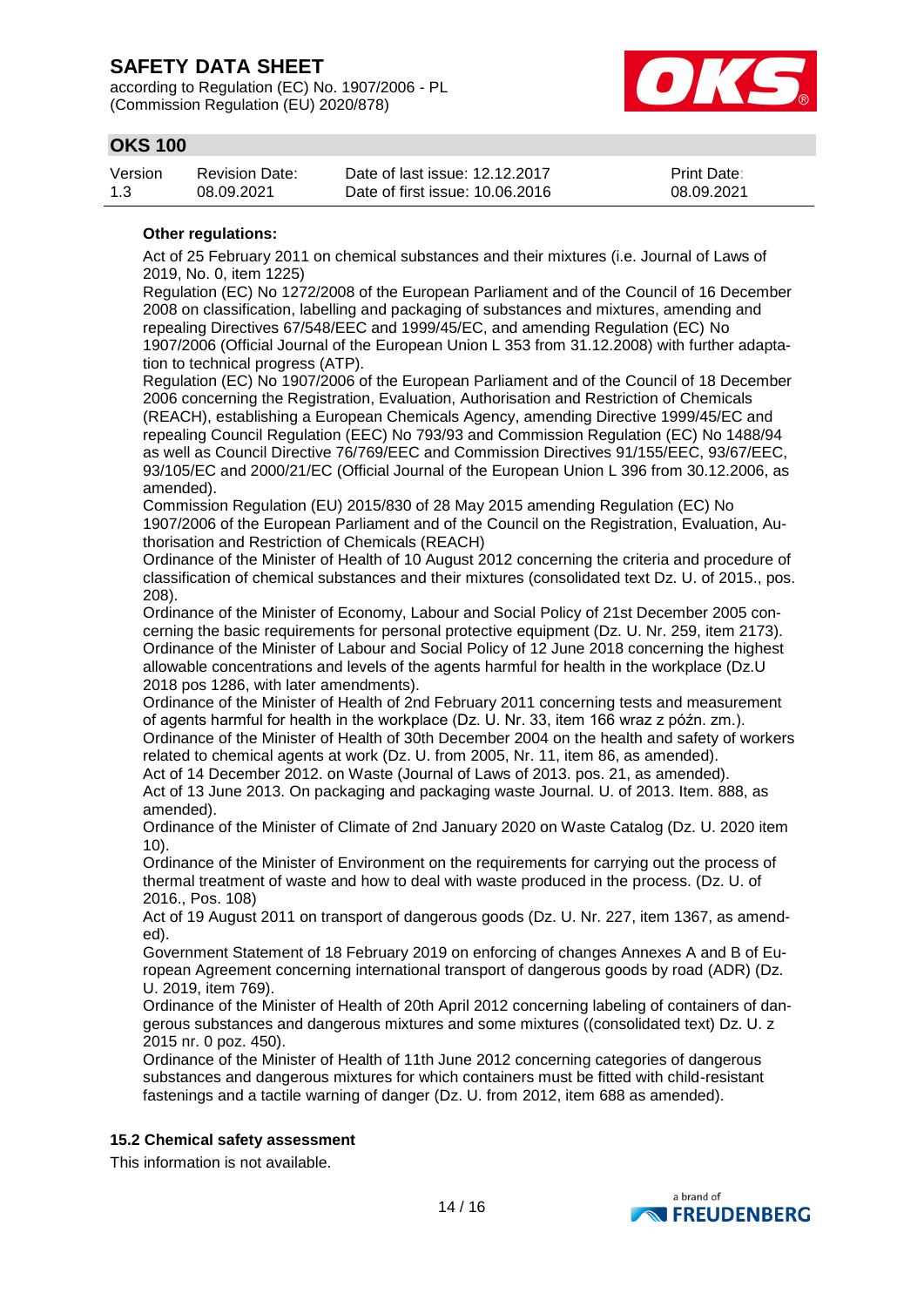according to Regulation (EC) No. 1907/2006 - PL (Commission Regulation (EU) 2020/878)



# **OKS 100**

Version 1.3 Revision Date: 08.09.2021

Date of last issue: 12.12.2017 Date of first issue: 10.06.2016

Print Date: 08.09.2021

## **SECTION 16: Other information**

#### **Full text of other abbreviations**

| PL OEL                         | : Poland. Occupational exposure limits for airborne toxic sub-<br>stances      |
|--------------------------------|--------------------------------------------------------------------------------|
| PL OEL / NDS<br>PL OEL / NDSch | Maximal Admissible Concentration<br>Maximal Admissible Temporary Concentration |
|                                |                                                                                |

ADN - European Agreement concerning the International Carriage of Dangerous Goods by Inland Waterways; ADR - European Agreement concerning the International Carriage of Dangerous Goods by Road; AIIC - Australian Inventory of Industrial Chemicals; ASTM - American Society for the Testing of Materials; bw - Body weight; CLP - Classification Labelling Packaging Regulation; Regulation (EC) No 1272/2008; CMR - Carcinogen, Mutagen or Reproductive Toxicant; DIN - Standard of the German Institute for Standardisation; DSL - Domestic Substances List (Canada); ECHA - European Chemicals Agency; EC-Number - European Community number; ECx - Concentration associated with x% response; ELx - Loading rate associated with x% response; EmS - Emergency Schedule; ENCS - Existing and New Chemical Substances (Japan); ErCx - Concentration associated with x% growth rate response; GHS - Globally Harmonized System; GLP - Good Laboratory Practice; IARC - International Agency for Research on Cancer; IATA - International Air Transport Association; IBC - International Code for the Construction and Equipment of Ships carrying Dangerous Chemicals in Bulk; IC50 - Half maximal inhibitory concentration; ICAO - International Civil Aviation Organization; IECSC - Inventory of Existing Chemical Substances in China; IMDG - International Maritime Dangerous Goods; IMO - International Maritime Organization; ISHL - Industrial Safety and Health Law (Japan); ISO - International Organisation for Standardization; KECI - Korea Existing Chemicals Inventory; LC50 - Lethal Concentration to 50 % of a test population; LD50 - Lethal Dose to 50% of a test population (Median Lethal Dose); MARPOL - International Convention for the Prevention of Pollution from Ships; n.o.s. - Not Otherwise Specified; NO(A)EC - No Observed (Adverse) Effect Concentration; NO(A)EL - No Observed (Adverse) Effect Level; NOELR - No Observable Effect Loading Rate; NZIoC - New Zealand Inventory of Chemicals; OECD - Organization for Economic Co-operation and Development; OPPTS - Office of Chemical Safety and Pollution Prevention; PBT - Persistent, Bioaccumulative and Toxic substance; PICCS - Philippines Inventory of Chemicals and Chemical Substances; (Q)SAR - (Quantitative) Structure Activity Relationship; REACH - Regulation (EC) No 1907/2006 of the European Parliament and of the Council concerning the Registration, Evaluation, Authorisation and Restriction of Chemicals; RID - Regulations concerning the International Carriage of Dangerous Goods by Rail; SADT - Self-Accelerating Decomposition Temperature; SDS - Safety Data Sheet; SVHC - Substance of Very High Concern; TCSI - Taiwan Chemical Substance Inventory; TRGS - Technical Rule for Hazardous Substances; TSCA - Toxic Substances Control Act (United States); UN - United Nations; vPvB - Very Persistent and Very Bioaccumulative

#### **Further information**

This safety data sheet applies only to products as originally packed and labelled. The information contained therein may not be reproduced or modified without our express written permission. Any forwarding of this document is only permitted to the extent required by law. Any further, in particular public, dissemination of the safety data sheet (e.g. as a document for download from the Internet) is not permitted without our express written consent. We provide our customers with amended safety data sheets as prescribed by law. The customer is responsible for passing on safety data sheets and any amendments contained therein to its own customers, employees and